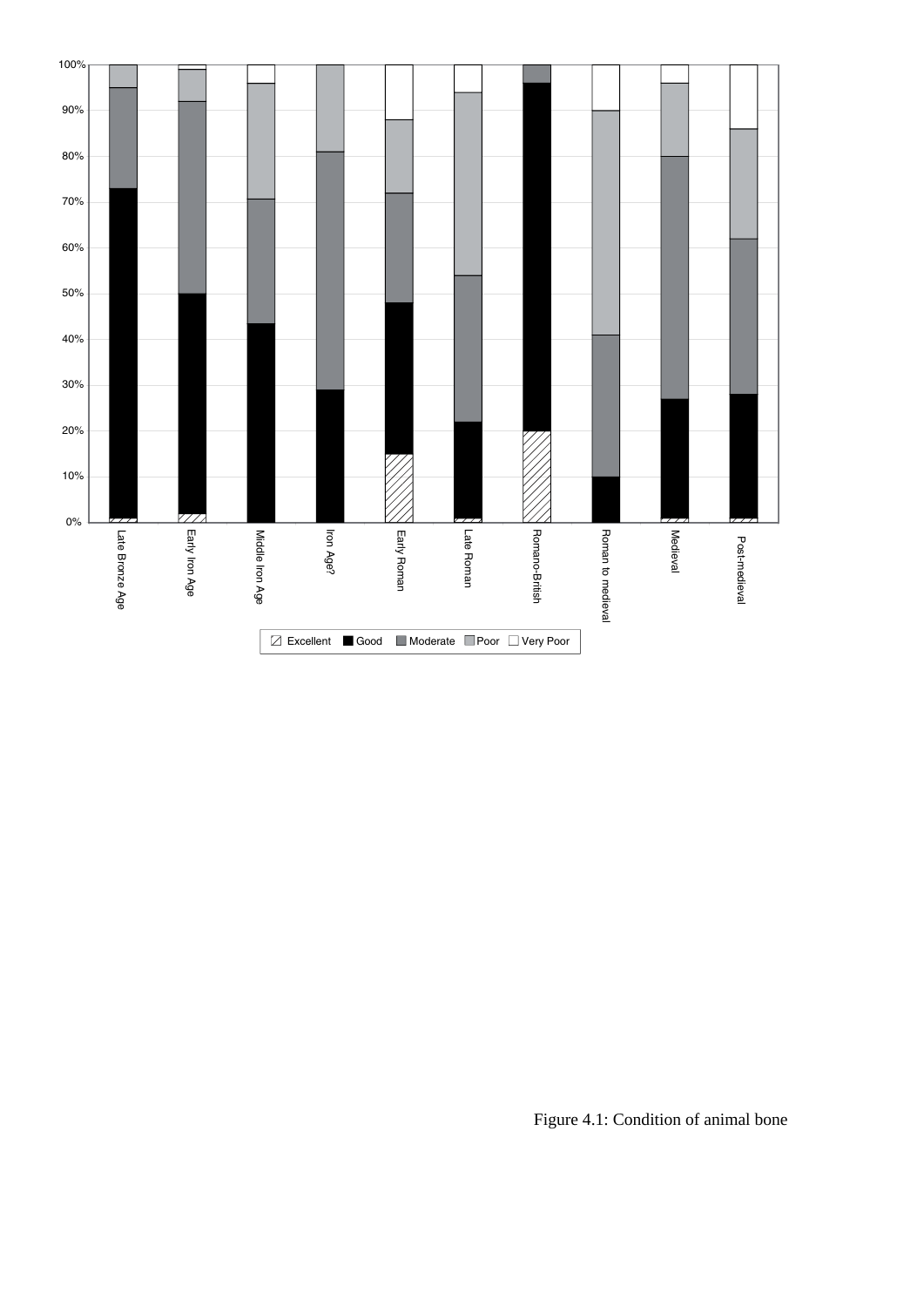

Figure 4.2: Location of mollusc samples from late Bronze Age ditch 3017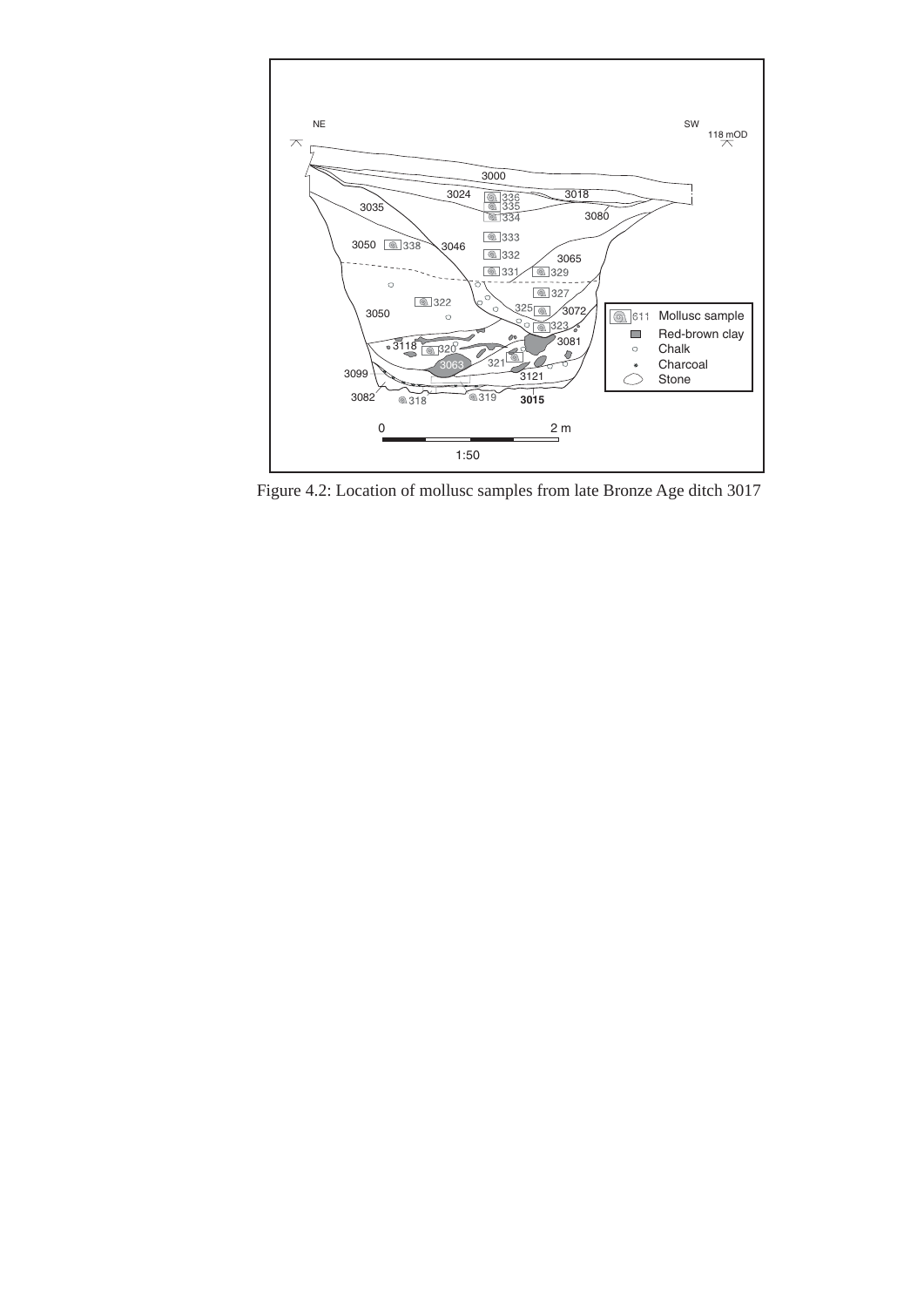

Figure 4.3: Location of mollusc samples from late Bronze Age ditch 6003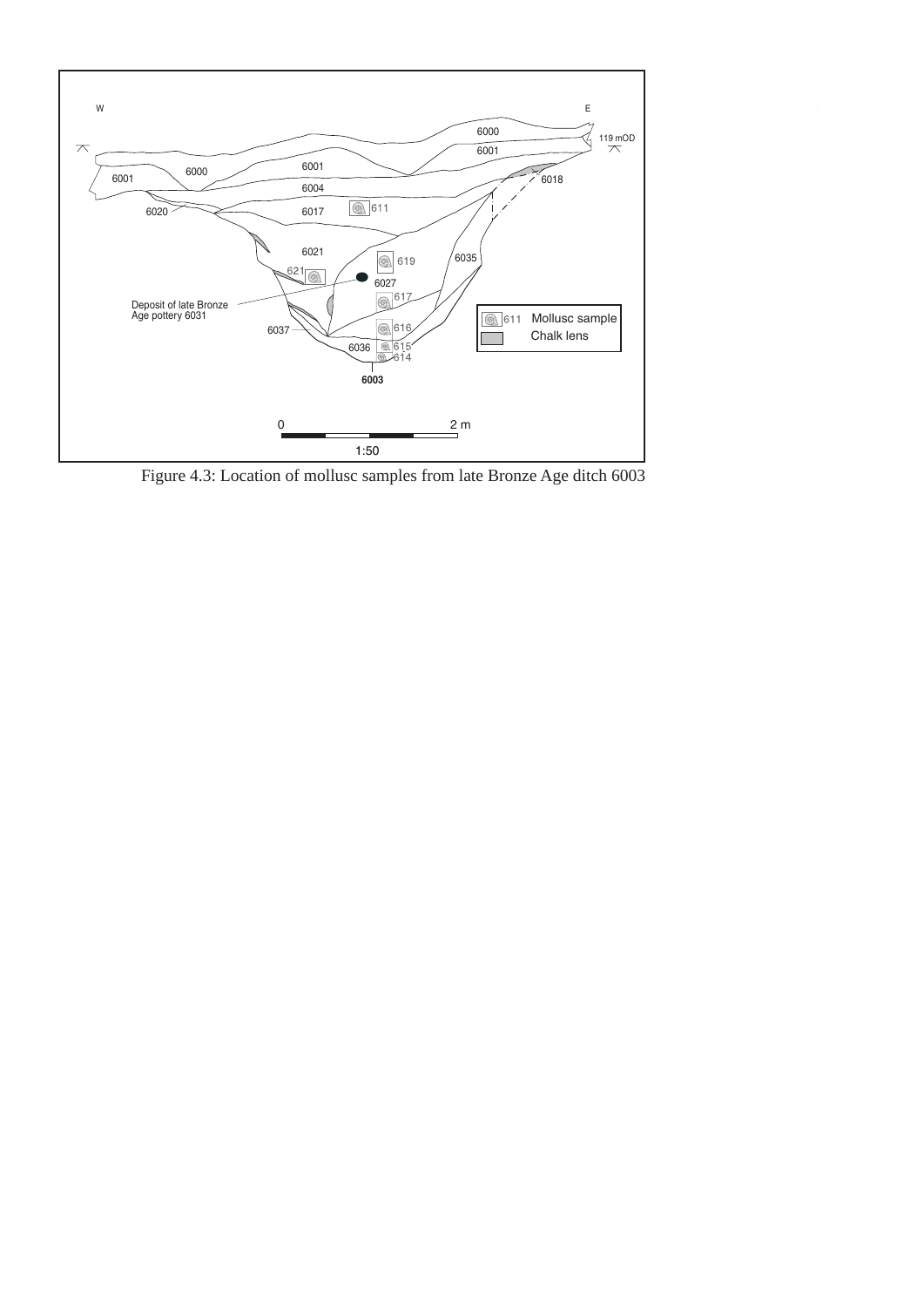

Figure 4.4: Location of mollusc samples from the hillfort ditch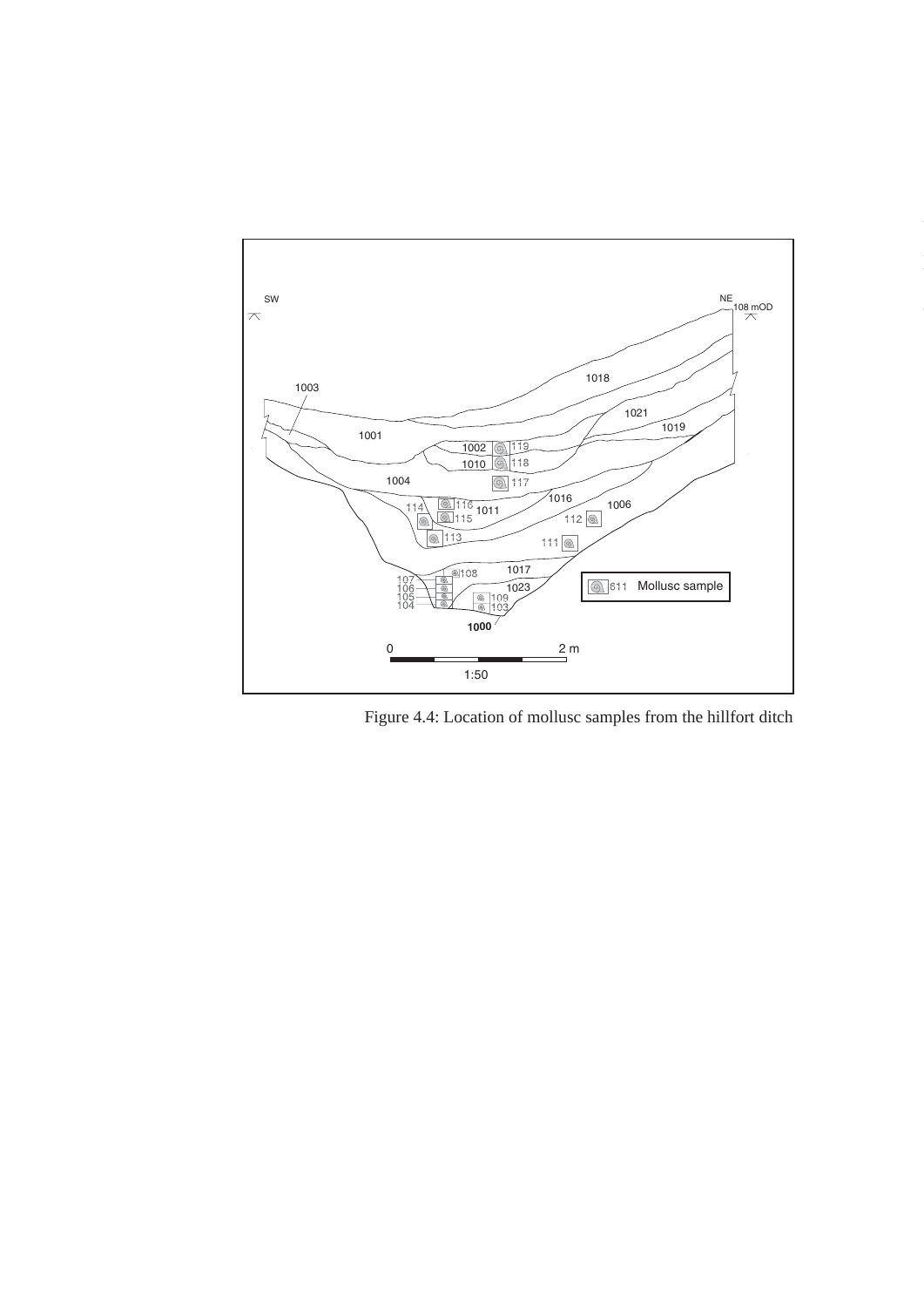

Figure 4.5: The relative proportion of charred plant remains recovered in Late Bronze Age through middle Iron Age features and two early Medieval pits from Trenches 3, 4 and 6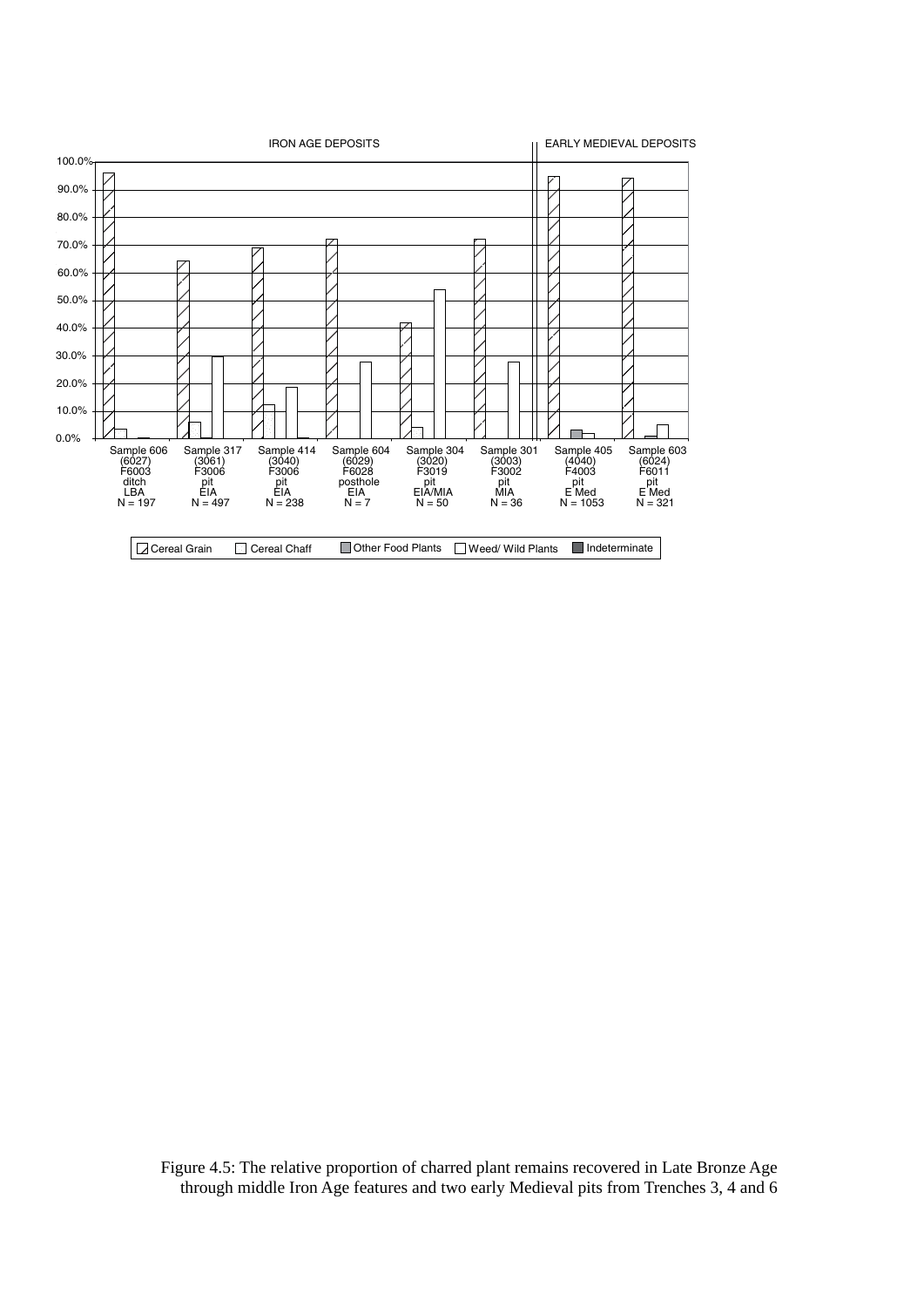Atmospheric data fromReimer et al (2004);OxCal v3.10 Bronk Ramsey (2005); cub r:5 sd:12 prob usp[chron]



Calibrated date

Figure. 4.6: Probability distributions of radiocarbon dates from Castle Hill